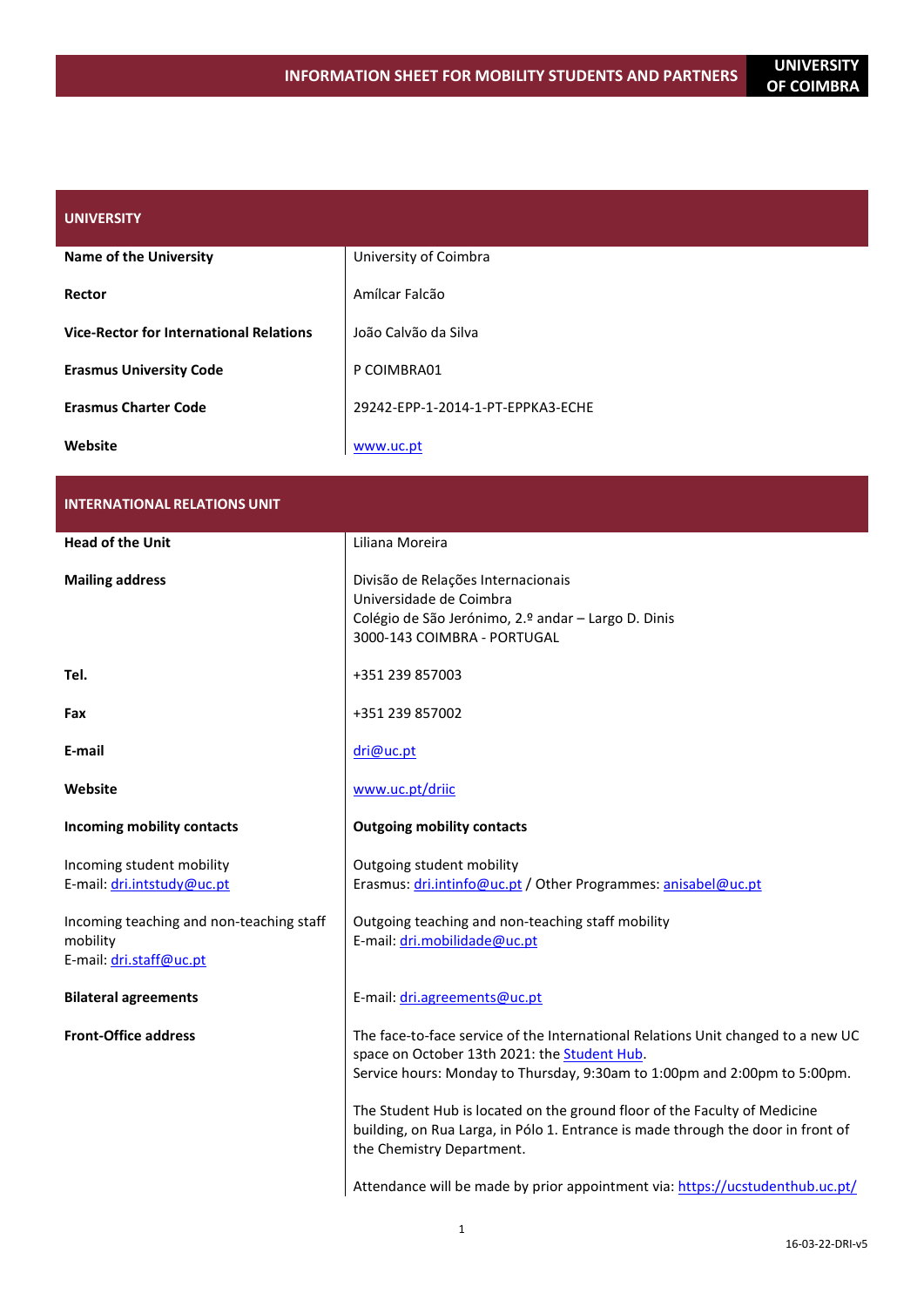| <b>APPLICATION PROCEDURES</b>                 |                                                                                                                                                                                                |
|-----------------------------------------------|------------------------------------------------------------------------------------------------------------------------------------------------------------------------------------------------|
| <b>Nominations</b>                            | Students within the framework of Erasmus+ bilateral agreements do not need<br>to be nominated. They can apply directly to the University of Coimbra as<br>described below.                     |
|                                               | Students within the framework of non-Erasmus/Other Exchange bilateral<br>agreements must be nominated by their home university prior to the<br>application between 1 January and 30 June.      |
| <b>Application deadlines for all students</b> | 1st semester: 1 March to 15 July<br>2nd semester: 1 September to 15 December                                                                                                                   |
| <b>Online applications</b>                    | Free mover students and students within the Framework of the Erasmus or<br>other Exchange Programmes shall apply online at<br>www.uc.pt/en/driic/mobilidade/in/                                |
|                                               | All students are advised to read carefully the application guide before starting<br>the online application.                                                                                    |
|                                               | <b>Note:</b> Given the current COVID-19 outbreak that is affecting us globally, we<br>have extended the deadlines and will deal with the exchange programme<br>applications in a flexible way. |

| <b>ACCOMMODATION</b> |                                                                                                                                                                                                                   |
|----------------------|-------------------------------------------------------------------------------------------------------------------------------------------------------------------------------------------------------------------|
| Accommodation        | Mobility students may book their own accommodation at student residences or<br>private lodging by using the online accommodation platform of the University of<br>Coimbra available at www.uc.pt/go/accommodation |

| <b>ACADEMIC INFORMATION</b> |                                                                                                                                                                                                                                                                                                                                                                           |
|-----------------------------|---------------------------------------------------------------------------------------------------------------------------------------------------------------------------------------------------------------------------------------------------------------------------------------------------------------------------------------------------------------------------|
| Academic calendar           | 1st Semester: From September to December<br>Christmas Break: last two weeks of December to first week of January<br>Examination Period -1st Semester: first week of January to first week of<br>February                                                                                                                                                                  |
|                             | 2nd Semester: From February to June<br>Easter Break: one week in the Easter month<br>Academic Festivity "Queima das Fitas": one week in May<br>Examination Period -2nd Semester: June to July<br>Resit Examination Period: July<br>Summer Holidays: 1 to 31 August                                                                                                        |
| <b>Assessment system</b>    | Assessment comprises written, oral and practical tests/examinations, papers,<br>theses, projects, reports, and portfolios. All these types of assessment may take<br>place during and/or at the end of each semester. More detailed information<br>about assessment methods can be found in the content description of different<br>course units of the study programmes. |
|                             | 1. The final assessment of a course unit is expressed by a grade on a scale of<br>whole numbers from 0 to 20, with 10 as the minimum pass mark.                                                                                                                                                                                                                           |

OF COIMBRA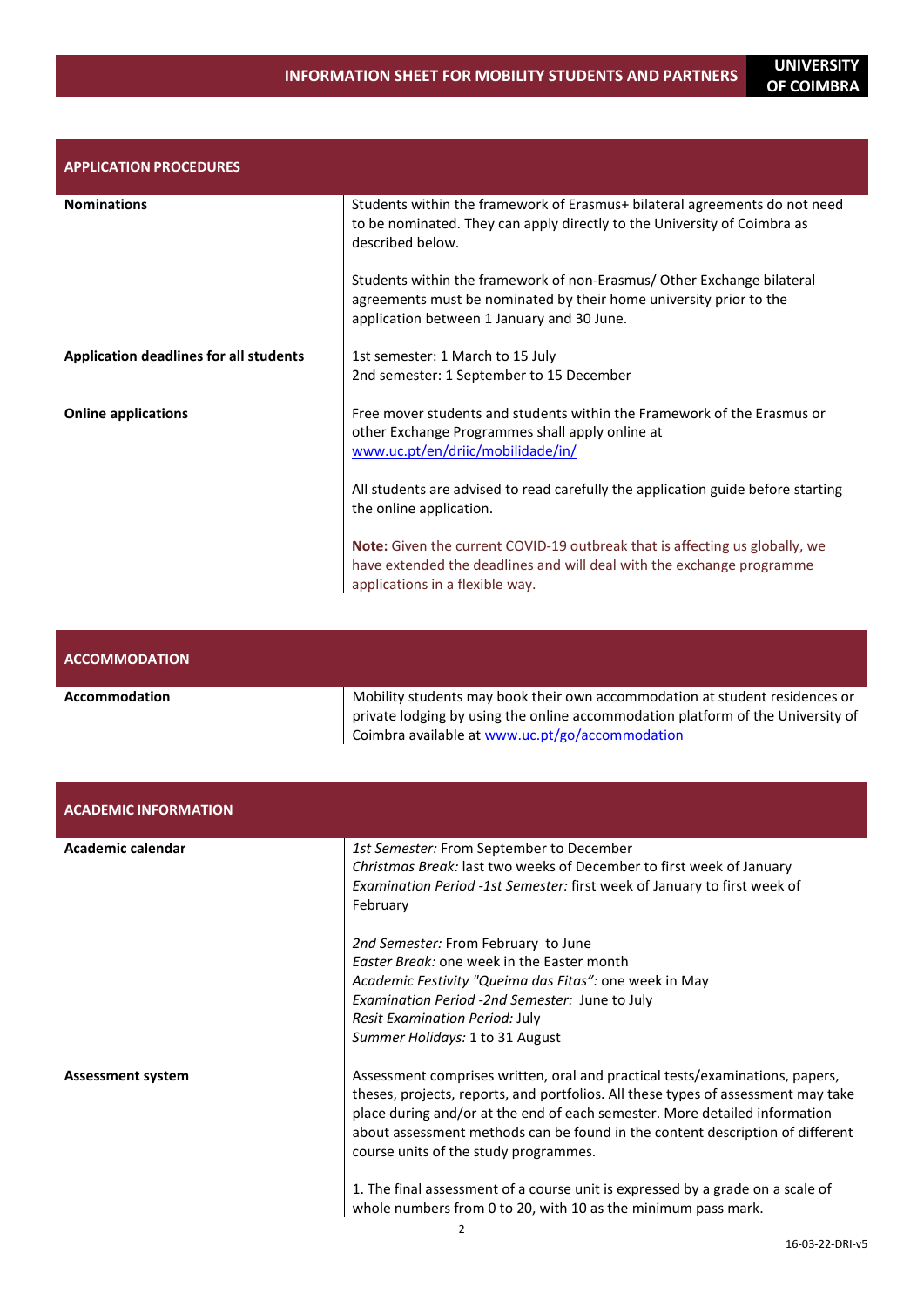OF COIMBRA

|                                                                          | 2. The final classification of a diploma/degree programme is expressed as a<br>number from 10 to 20 on the scale of whole numbers from 0 to 20.                                                                                                                                                                                                                                                                                                                                                                                                                       |
|--------------------------------------------------------------------------|-----------------------------------------------------------------------------------------------------------------------------------------------------------------------------------------------------------------------------------------------------------------------------------------------------------------------------------------------------------------------------------------------------------------------------------------------------------------------------------------------------------------------------------------------------------------------|
|                                                                          | 3. The final classification is the arithmetic weighted average of the<br>classifications obtained in the course units that make part of the course<br>structures of the diploma/degree programmes.                                                                                                                                                                                                                                                                                                                                                                    |
|                                                                          | 4. The final classification is usually associated with a qualitative definition in<br>four classes: Pass (10-13) Good (14 and 15), Very Good (16 and 17) and<br>Excellent (18-20).                                                                                                                                                                                                                                                                                                                                                                                    |
|                                                                          | The Academic Services at each Faculty (called "Bedel" in some of them) deal<br>with examination scheduling and registration as well as marks.                                                                                                                                                                                                                                                                                                                                                                                                                         |
| Language requirements                                                    | Since the majority of course units are conducted in Portuguese, Erasmus<br>students are strongly advised to take the OLS preparation course available<br>online (access is provided by the home institution). Non-Portuguese speakers<br>can also take the "Portuguese Language Erasmus" semester course, as long as<br>they include it in their Learning Agreement when applying for mobility. They<br>can also attend the <b>Intensive Language Preparation Course</b> at the beginning of<br>each semester, in September and February (enrolment subject to fees). |
|                                                                          | A number of course units is also offered in English and, in most cases, exchange<br>students can make arrangements with lecturers in order to be allowed to do<br>examinations or submit assignments in English (or other language, if both parts<br>know it).                                                                                                                                                                                                                                                                                                        |
|                                                                          | Modern Language studies are usually half taught in Portuguese, English, French,<br>German, Dutch, Spanish and Italian.                                                                                                                                                                                                                                                                                                                                                                                                                                                |
|                                                                          | Language and culture courses<br>The Language Centre of the Faculty of Arts and Humanities of UC offers a wide<br>variety of opportunities to improve students' language proficiency in<br>Portuguese and other languages, from European to Asian languages. These<br>courses are lectured by native speakers.                                                                                                                                                                                                                                                         |
| Information on courses                                                   | All study programmes and course units taught in English are available at<br>www.uc.pt/en/ects/catalogo                                                                                                                                                                                                                                                                                                                                                                                                                                                                |
|                                                                          | Please contact ECTS departmental coordinators of the subject area that interests<br>you most for more information.                                                                                                                                                                                                                                                                                                                                                                                                                                                    |
| <b>European Credit Transfer and</b><br><b>Accumulation System (ECTS)</b> | All courses of the University of Coimbra are organised in compliance with the<br>ECTS. For further information see www.uc.pt/en/ects                                                                                                                                                                                                                                                                                                                                                                                                                                  |
| Information on the ECTS departmental<br>coordinators                     | The University of Coimbra has an ECTS Coordinator per Faculty, and each Faculty<br>nominates an ECTS Departmental Coordinator by subject area/department. They<br>work in close connection with the International Relations Unit and deal with<br>issues about the academic recognition of student mobility.                                                                                                                                                                                                                                                          |
|                                                                          | See their names and contacts at<br>www.uc.pt/en/ects                                                                                                                                                                                                                                                                                                                                                                                                                                                                                                                  |